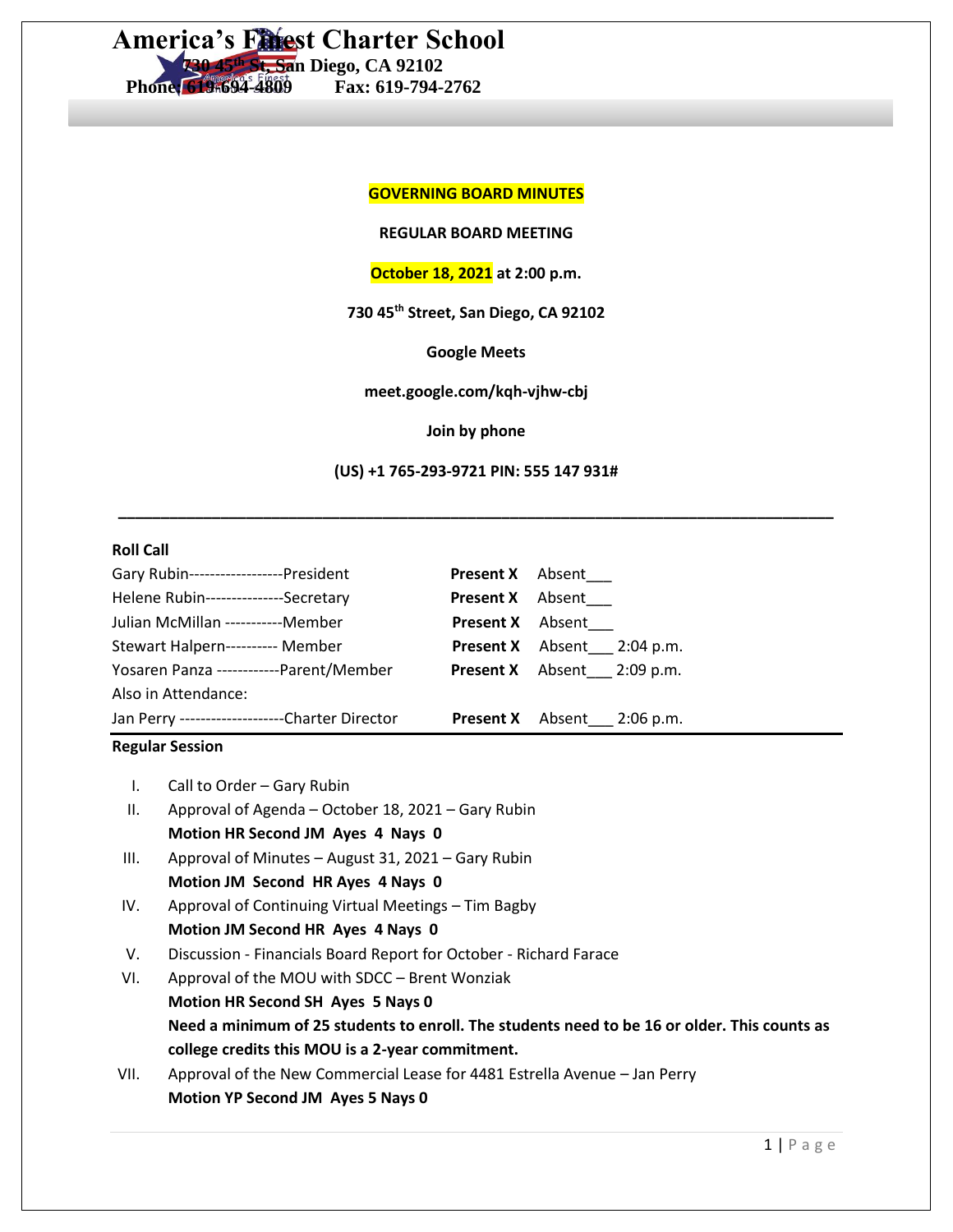# **America's Finest Charter School**

 **730 45th St, San Diego, CA 92102**

**Phone: 619-694-4809** 

- VIII. Approval of the Local Performance Indicator (Dashboard) Tim Bagby **Motion SH Second HR Ayes 5 Nays 0**
- IX. Approval of the Independent Study Addendum Tim Bagby **Motion YP Second SH Ayes 5 Nays 0**
- X. Approval of the High School Safety Plan Tim Bagby **Motion HR Second JM Ayes 5 Nays 0**
- XI. Approval of the 2021-2022 School Year Calendars **Motion HR Second YP Ayes 5 Nays 0**
- XII. Approval of the Instructional Minutes for the 2021-2022 School Year (K-8 & High School) **Motion YP Second SH Ayes 5 Nays 0**
- XIII. Approval of ESSER III Tim Bagby **Motion SH Second JM Ayes 5 Nays 0**
- XIV. Charter Updates Jan Perry, Tim Bagby, Jon Dean and Brent Wozniak

**Jan Perry – We are almost at 500 students / We are looking to hire a Principal at the K-8 / Tim is doing a great job training for the Executive Director position that he will have in 2022 – 2023 / 16 Students will be going to Spain with AFCS this coming April from the 1st through the 10th / We have an excellent staff.**

**Tim Bagby – On June 18 and June 22, 2022 Jan will be honored for being the Founder of AFCS / November 1-5, 2021 there will be Parent – teacher conferences starting at 1:30 p.m. these will be virtual / The WASC report will be completed before Thanksgiving of this year and the final copy can be sent out over Winter Break / It has been difficult to find a Principal so Tim's wife Kim Bagby might take this job, she is a great coach for teachers.**

**Brent Wozniak – The school has been checking student files to see what their past is like so that they can help students with trauma, stress, loneliness, behaviors, etc. They will also start doing home visits / Next week they will start some fun activities at the high school such as Staff vs. Students in some games, etc. / They will have a guest speaker come to the high school to talk about substance abuse especially vaping.**

XV. Meeting Adjourned **Motion HR Second JM Ayes 5 Nays 0**

## **CLOSED SESSION**

## **RECONVENE TO OPEN SESSION**

- XVI. Public Report of Action Taken in Closed Session, if any, and Vote or Abstention of Each Board Member Present
- XVII. **PUBLIC COMMENT** This is the appropriate point in the meeting for any members of the audience to speak on matters of special interest or concern not on the present agenda. Please see the instructions for presentations to the Board by Parents and Citizens on the next page.

The next regularly scheduled Governing Board Meeting is to be held **November 15, 2021**

# **INSTRUCTIONS FOR PRESENTATIONS TO THE BOARD BY PARENTS AND CITIZENS**